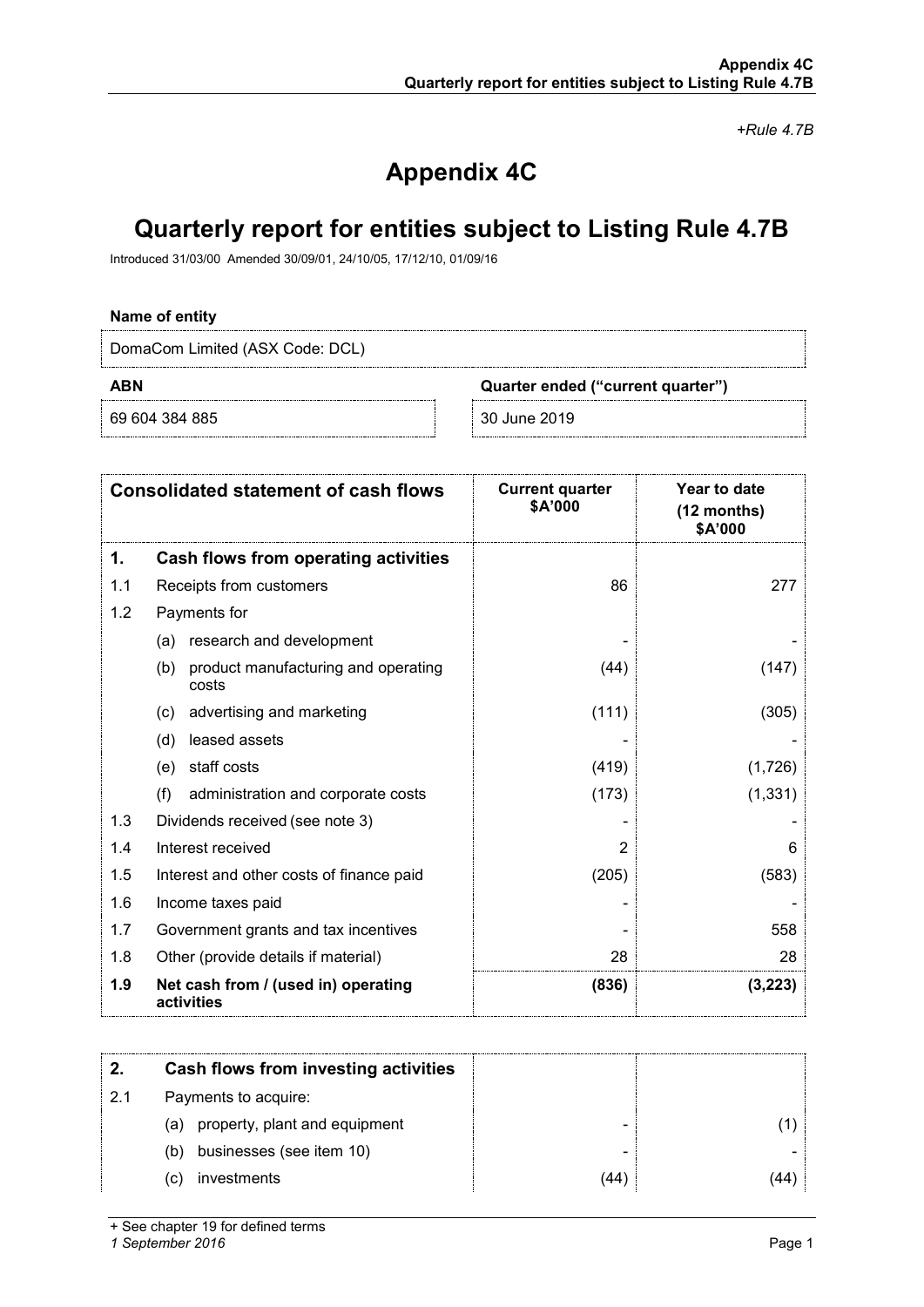|                  | <b>Consolidated statement of cash flows</b>                              | <b>Current quarter</b><br>\$A'000 | Year to date<br>(12 months)<br>\$A'000 |
|------------------|--------------------------------------------------------------------------|-----------------------------------|----------------------------------------|
| (d)              | intellectual property                                                    |                                   |                                        |
| (e)              | other non-current assets (payments for<br>capitalised development costs) | (215)                             | (736)                                  |
| $2.2\phantom{0}$ | Proceeds from disposal of:                                               |                                   |                                        |
| (a)              | property, plant and equipment                                            |                                   |                                        |
| (b)              | businesses (see item 10)                                                 |                                   |                                        |
| (c)              | investments                                                              |                                   |                                        |
| (d)              | intellectual property                                                    |                                   |                                        |
| (e)              | other non-current assets                                                 |                                   |                                        |
| 2.3              | Cash flows from loans to other entities                                  |                                   |                                        |
| 2.4              | Dividends received (see note 3)                                          |                                   |                                        |
| 2.5              | Other (provide details if material)                                      |                                   |                                        |
| 2.6              | Net cash from / (used in) investing<br>activities                        | (259)                             | (781)                                  |

| 3.   | Cash flows from financing activities                                           |       |         |
|------|--------------------------------------------------------------------------------|-------|---------|
| 3.1  | Proceeds from issues of shares                                                 | 1,392 | 3,325   |
| 3.2  | Proceeds from issue of convertible notes                                       |       | 2,950   |
| 3.3  | Proceeds from exercise of share options                                        |       |         |
| 3.4  | Transaction costs related to issues of<br>shares, convertible notes or options | (91)  | (414)   |
| 3.5  | Proceeds from borrowings                                                       | 150   | 650     |
| 3.6  | Repayment of borrowings                                                        | (150) | (2,541) |
| 3.7  | Transaction costs related to loans and<br>borrowings                           |       |         |
| 3.8  | Dividends paid                                                                 |       |         |
| 3.9  | Other (provide details if material)                                            |       |         |
| 3.10 | Net cash from / (used in) financing<br>activities                              | 1,301 | 3,970   |

|     | Net increase / (decrease) in cash and<br>cash equivalents for the period |       |         |
|-----|--------------------------------------------------------------------------|-------|---------|
| 4.1 | Cash and cash equivalents at beginning of<br>quarter/year to date        | 563   | 803     |
| 4.2 | Net cash from / (used in) operating<br>activities (item 1.9 above)       | (836) | (3.223) |
| 4.3 | Net cash from / (used in) investing activities<br>item 2.6 above)        | (259) | 781     |
| 4.4 | Net cash from / (used in) financing activities<br>(item 3.10 above)      | 1.301 | 3.970   |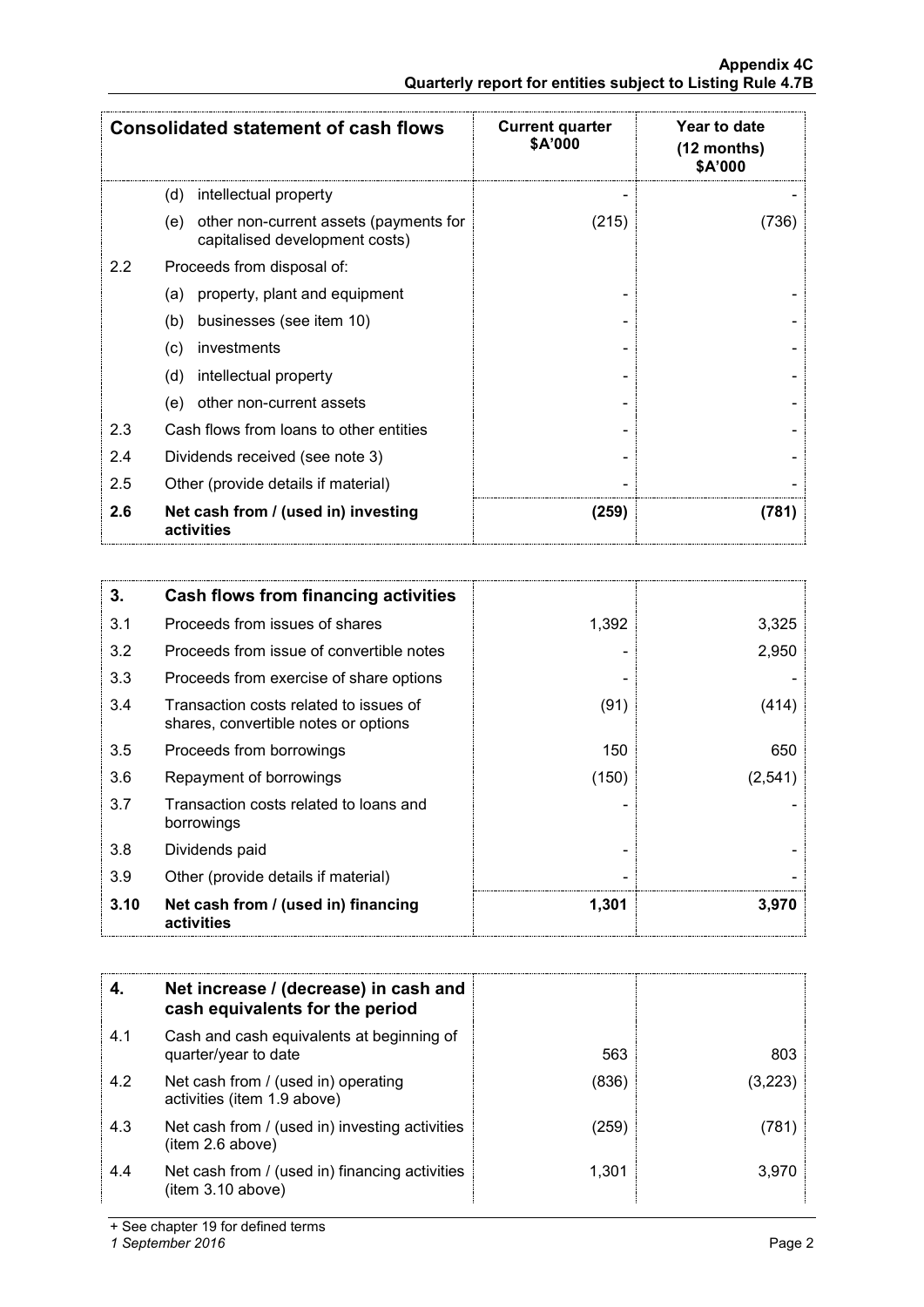-

| <b>Consolidated statement of cash flows</b> |                                                      | <b>Current quarter</b><br>\$A'000 | Year to date<br>$(12$ months)<br>\$A'000 |
|---------------------------------------------|------------------------------------------------------|-----------------------------------|------------------------------------------|
| -4.5                                        | Effect of movement in exchange rates on<br>cash held |                                   |                                          |
| 4 G                                         | Cash and cash equivalents at end of<br>quarter       | 769                               |                                          |

| 5.  | Reconciliation of cash and cash<br>equivalents<br>at the end of the quarter (as shown in the<br>consolidated statement of cash flows) to the<br>related items in the accounts | <b>Current quarter</b><br><b>\$A'000</b> | <b>Previous quarter</b><br>\$A'000 |
|-----|-------------------------------------------------------------------------------------------------------------------------------------------------------------------------------|------------------------------------------|------------------------------------|
| 5.1 | <b>Bank balances</b>                                                                                                                                                          | 729                                      | 523                                |
| 5.2 | Call deposits                                                                                                                                                                 |                                          |                                    |
| 5.3 | <b>Bank overdrafts</b>                                                                                                                                                        |                                          |                                    |
| 5.4 | Other (1 Month Term Deposit)                                                                                                                                                  | 40                                       |                                    |
| 5.5 | Cash and cash equivalents at end of<br>quarter (should equal item 4.6 above)                                                                                                  | 769                                      | 563                                |

## **6.** Payments to directors of the entity and their associates

- 6.1 Aggregate amount of payments to these parties included in item 1.2
- 6.2 Aggregate amount of cash flow from loans to these parties included in item 2.3
- 6.3 Include below any explanation necessary to understand the transactions included in items 6.1 and 6.2

Payment of remuneration to executive and non-executive directors and their related parties.

- **7. Payments to related entities of the entity and their associates**
- 7.1 Aggregate amount of payments to these parties included in item 1.2
- 7.2 Aggregate amount of cash flow from loans to these parties included in item 2.3
- 7.3 Include below any explanation necessary to understand the transactions items 7.1 and 7.2

| included in |  |
|-------------|--|
|             |  |

**Current quarter \$A'000**

| <b>Current quarter</b><br><b>\$A'000</b> |       |
|------------------------------------------|-------|
|                                          | (126) |
|                                          |       |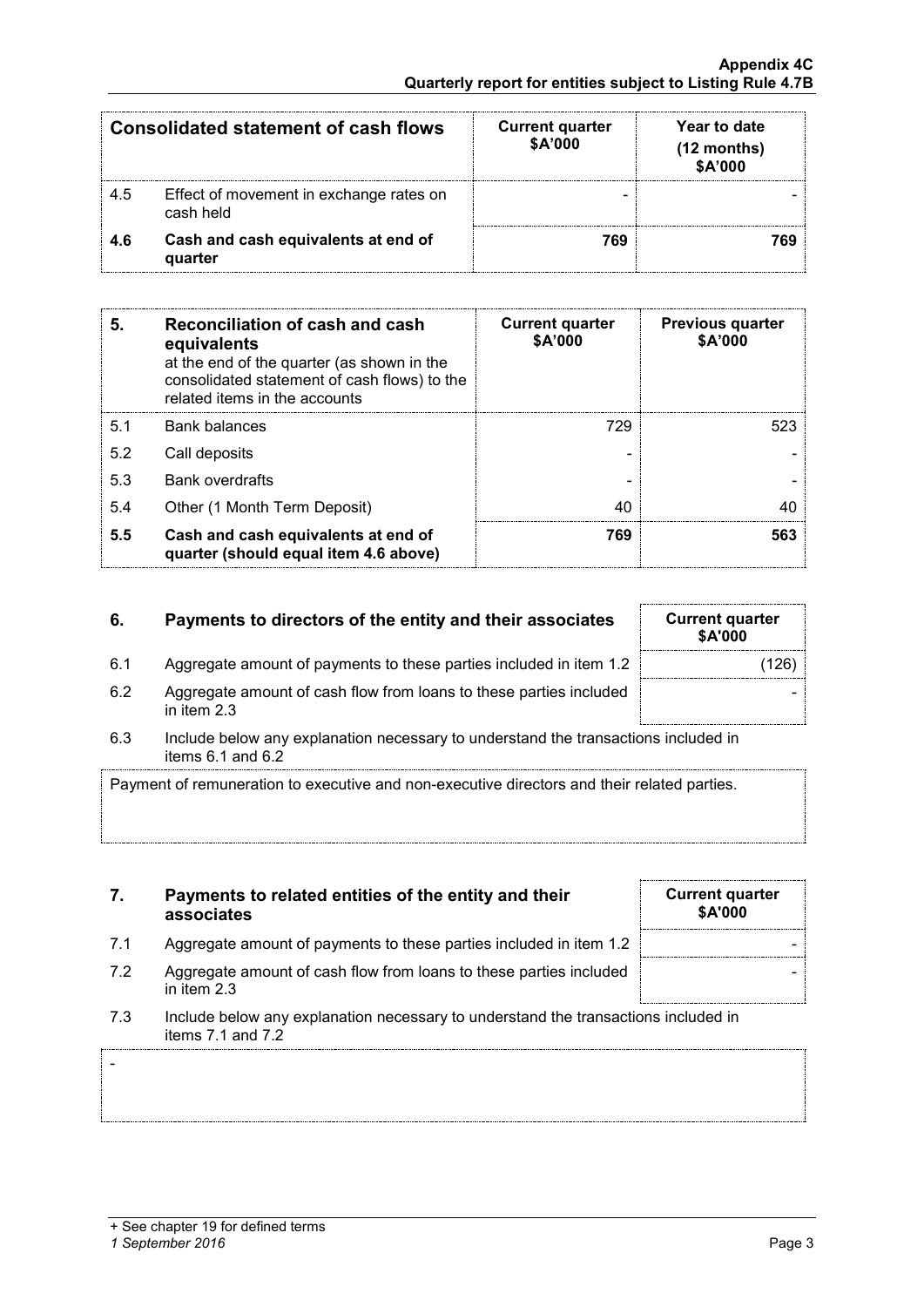| 8. | <b>Financing facilities available</b> |
|----|---------------------------------------|
|    | Add notes as necessary for an         |
|    | understanding of the position         |

- 8.1 Loan facilities
- 8.2 Credit standby arrangements
- $8.3$  Other (please specify)

| <b>Total facility amount</b><br>at quarter end<br>\$A'000 | Amount drawn at<br>quarter end<br>\$A'000 |
|-----------------------------------------------------------|-------------------------------------------|
|                                                           |                                           |
|                                                           |                                           |
| See below                                                 | See below                                 |

8.4 Include below a description of each facility above, including the lender, interest rate and whether it is secured or unsecured. If any additional facilities have been entered into or are proposed to be entered into after quarter end, include details of those facilities as well.

\$650,000 was raised through the issue of unsecured 3 Year Convertible Notes on 25 January 2018 to various note holders with an annual coupon of 10% payable quarterly in arrears.

\$200,000 was raised on 21 November 2018 through the factoring of the FY2019 R&D Claim to the ATO through R&D Capital Partners Pty Ltd. Secured on FY2019 R&D claim only. Interest rate of 1.25% per month. A further \$170,000 facility is available subject to conditions.

\$2,950,000 was raised through the issue of secured 2 Year Convertible Notes on 7 December 2018 to Thundering Herd Fund No.1 and Thundering Herd Pty Ltd with an annual coupon of 15% payable quarterly in arrears.

| 9.  | <b>Estimated cash outflows for next quarter</b>    | \$A'000 |
|-----|----------------------------------------------------|---------|
| 9.1 | Research and development                           |         |
| 9.2 | Product manufacturing and operating costs          |         |
| 9.3 | Advertising and marketing                          | 75.     |
| 9.4 | Leased assets                                      |         |
| 9.5 | Staff costs                                        |         |
| 9.6 | Administration and corporate costs                 | 546     |
| 9.7 | Other (payments for capitalised development costs) | 180     |
| 9.8 | Total estimated cash outflows                      |         |

| 10.  | Acquisitions and disposals of<br>business entities<br>(items $2.1(b)$ and $2.2(b)$ above) | <b>Acquisitions</b> | <b>Disposals</b> |
|------|-------------------------------------------------------------------------------------------|---------------------|------------------|
| 10.1 | Name of entity                                                                            |                     |                  |
| 10.2 | Place of incorporation or<br>registration                                                 |                     |                  |
| 10.3 | Consideration for acquisition or<br>disposal                                              |                     |                  |
| 10.4 | Total net assets                                                                          |                     |                  |
| 10.5 | Nature of business                                                                        |                     |                  |